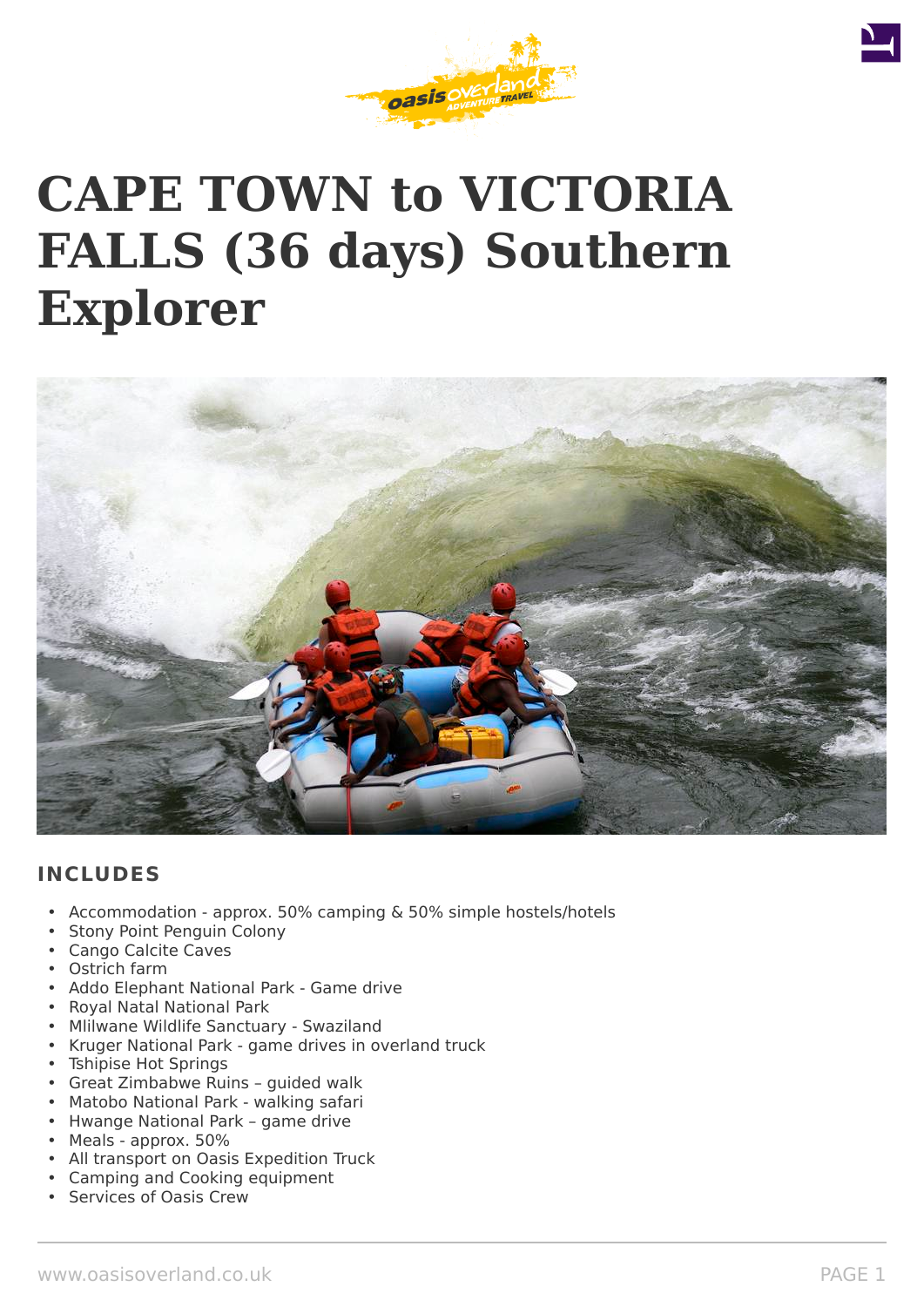# **EXCLUDES**

- Visas
- Optional Excursions as listed in the Pre-Departure Information
- Flights
- Airport Taxes & Transfers
- Travel Insurance
- Meals approx. 50%
- Drinks
- Tips

# **TRIP ITINERARY**

# **DAYS 1 - 3 CAPE TOWN TO LITTLE KAROO**

We depart from Cape Town taking a leisurely drive along the coastal roads to the Cape of Good Hope, a rocky headland at the southern end of the Cape peninsula. Here you have a chance to walk up to the upper lighthouse, or take a ride on the Flying Dutchman Funicular for some spectacular views. After visiting the Cape we follow the coastline on to our next stop.

We overnight in Hermanus/Gansbaai and the next day there are a number of marine options - **Whale watching, Shark Cave Diving** and **Dyer Island Nature Reserve**. From here we will head for the most southern tip of Africa at **Cape Agulhas -** which is the dividing line between the warm Indian Ocean and the cooler Atlantic Ocean. The seas around Cape Agulhas are very treacherous and have caused numerous shipwrecks, to help reduce fatalities the **Cape Agulhas Lighthouse** was built in 1848 and is the 2nd oldest working lighthouse in South Africa. From August to December **Southern Right and Humpback Whales** may be spotted along the coast - as they feed in the nutrient rich waters off the southern coast.

From Cape Agulhas we pass through the **Outeniqua Mountains** to the **Little Karoo -** we will visit an **Ostrich farm** to learn more about the worlds largest bird. The Ostrich has been around for 8 million years and a feather was actually discovered in King Tutankhamun's tomb in Egypt. 97% of the world's population of Ostriches lives in the Karoo.

We will also explore **Cango Calcite Caves** recognised as one of the world's finest network of Calcite caves. The bizarre formations of Stalagmites and Stalactites represent over a million years of slow formation.

#### **DAYS 4 - 7 LITTLE KAROO TO ADDO NATIONAL PARK**

We spend two days winding our way along South Africa's famous **Garden Route** where there is a wealth of things to see and do. We travel through the popular resort of **Knysna,** located on a tranquil lagoon that is protected from the sea by two enormous cliffs known as 'the heads'. We visit the **Tsitsikamma Forest,** where you will be able to hike along the coast and view the crashing waves at the mouth of the scenic **Storms River,** and maybe spot **dolphins and whales** in the ocean. Optional excursions in this region include **mountain biking, black water tubing, and the mother of all bungee jumps** at Bloakrans Bridge - the highest jump in the world at 216 metres.

From the Garden Route we continue along the coast and in the summer months (October to March) there will be an opportunity to stop at one of the beaches we pass before we head inland to **Addo Elephant National Park** which has recently been extended to include part of the coast and is now home to the **BIG 7 - lion, rhino, elephant, leopard, buffalo, whale and shark!** On our game drive we hope to spot some of the many elephant that the park is famous for, which are the most southerly population in Africa.

#### **DAYS 8 - 10 ADDO NATIONAL PARK TO FREE STATE**

We then drive to the beautiful, rugged and remote **Wild Coast** to the quaint little seaside village of **Cintsa**. Situated on the banks of the Cintsa River and estuary - Cintsa offers a haven in a tranquil setting,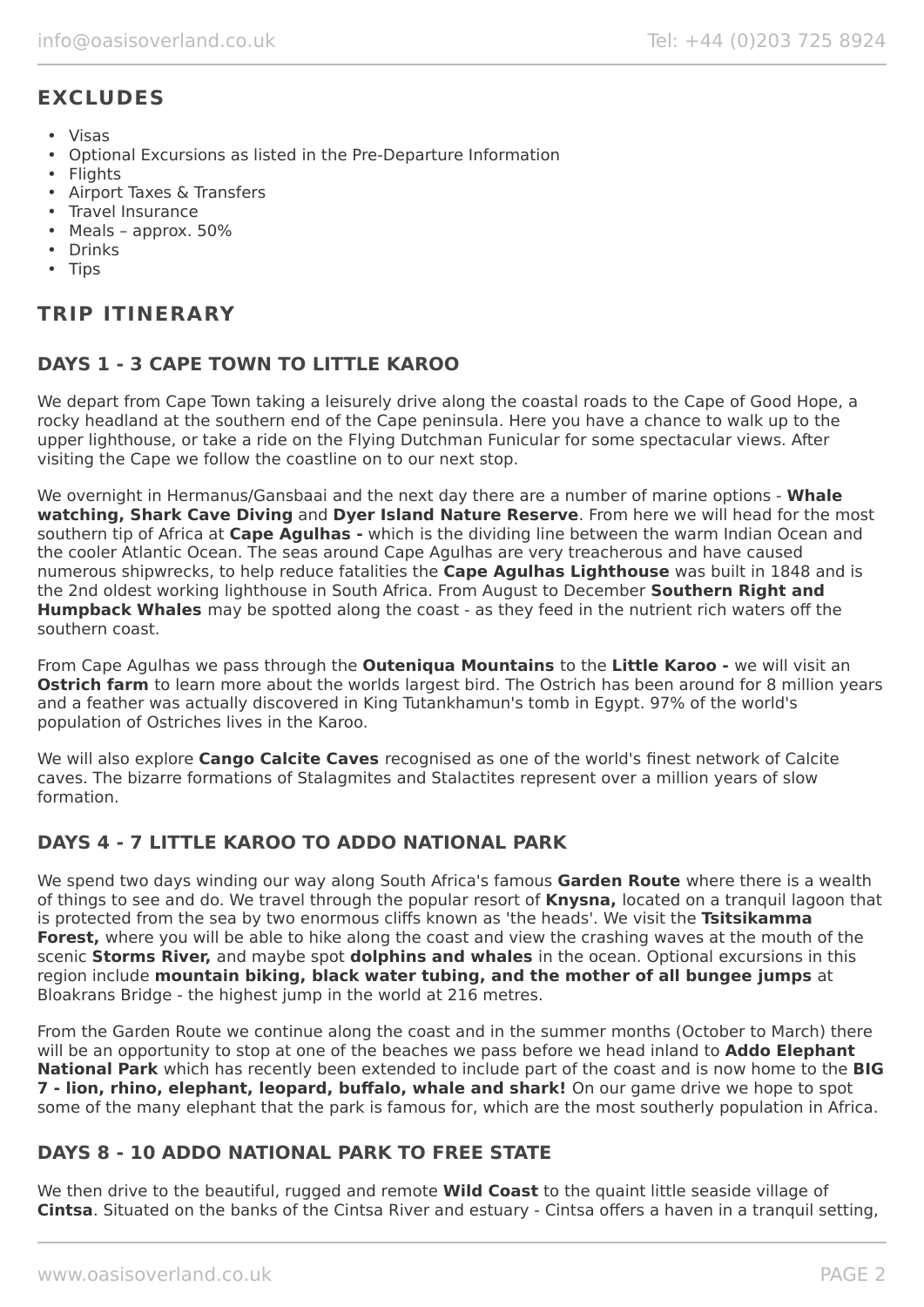surrounded by lush indigenous forest and thicket, and an amazing bird life. You will have a fee day to enjoy the unspoiled stretches of **white sandy beaches, take a canoe ride up the river, many hikes in the area, horse riding** and so much more.

We will then make our way towards the mountain Kingdom of Lesotho overnighting on route.

## **DAYS 11 - 13 FREE STATE TO ROYAL NATIONAL PARK**

Lesotho, often referred to as 'the kingdom in the sky'. This little country is completely surrounded by South Africa and is covered by mountains from 1000m to 3000m high. The scenery here is tremendous and the mountain air crisp and fresh. Here we will see Lesotho's horsemen dressed in their blankets and gumboots trotting around the hillsides. We spend a couple of nights at **Malealea Lodge,** Lesotho's most famous countryside retreat tucked up high in the mountains. Here there are isolated waterfalls, cool rock pools ideal for swimming, and peaceful hikes in the surrounding hills. This is also a great place to try **pony trekking** - one of the best ways to enjoy the scenery is atop a sure footed Lesotho pony.

We drive through the lowlands of Lesotho and visit **Thabo Bosiu** or **Mt. Moorosi** with a local guide (time & weather permitting). This mountain stronghold was the home of Chief Moshoeshoe, the founder of the Basotho nation. We continue through Lesotho's tiny capital Maseru, and re-enter South Africa.

#### **DAYS 14 - 17 ROYAL NATAL NATIONAL PARK TO JOHANNESBURG**

The **Royal Natal National Park** on the edge of the **Drakensburg Mountains** has an impressive natural **Amphitheatre** of massive rock walls**.** The **Tugela River** plunges spectacularly over the edge of the Amphitheatre wall, dropping around 800m through a series of five falls. There are over 130km of walking trails around the park-many of which are easy, half day strolls, through beautiful countryside of grassland dotted with patches of yellowwood forest and proteas set against the stunning backdrop of the Amphitheatre.

Heading north we pass through small towns and villages, through Afrikaaner heartland, making our way to South Africa's largest city, **Johannesburg**. Built as a result of the gold rush, the city has grown into one of the wealthiest cities in the world. We will be staying at a laid back backpackers in a suburb of Johannesburg, where you can relax by the pool.

#### **DAYS 18 - 24 JOHANNESBURG TO TSHIPISE HOT SPRINGS**

Departing Johannesburg this morning, we head east to the mountainous kingdom of **Swaziland**. We enter this, the smallest country in the southern hemisphere and visit the capital **Mbabane**, where, in the colourful markets, you can purchase some of the best quality carvings and crafts in Africa. From here, we visit **Mlilwane Wildlife Sanctuary**, a hugely successful conservation project that has reintroduced many species of wildlife back into Swaziland. there are opportunities here for pony trekking, self-guided walking and mountain bike trails through the varied and rich landscape.

Leaving **Swaziland** we travel north passing many farming towns known for citrus farming, and head towards the **Kruger National Park** for an afternoon of game driving. The Kruger National Park covers about 24,000 sq km, with a huge variety of bird, mammal, reptile and amphibian species as well as the **BIG 5 - leopard, lion, elephant, buffalo and rhino.** We explore the **Skukuza and Lower Sabie** area of the park which claims to have **more leopard per square km** than anywhere else in Africa. We camp inside the park for the evening. There is also the option to join a night game drive with Kruger's rangers to view the shyer nocturnal creatures. If you are lucky you may spot leopard!

We awake early and start our morning game dive winding along beaten tracks and marked routes in search of wildlife. On leaving Kruger we're north bound and into the **Limpopo province** of South Africa. The journey takes us through lush countryside and our overnight stop at the **Hot Springs of Tshipise** surrounded by dense woodland where **giant baobabs** dot the landscape allows us an opportunity to end the day with a swim in the naturally hot swimming pools.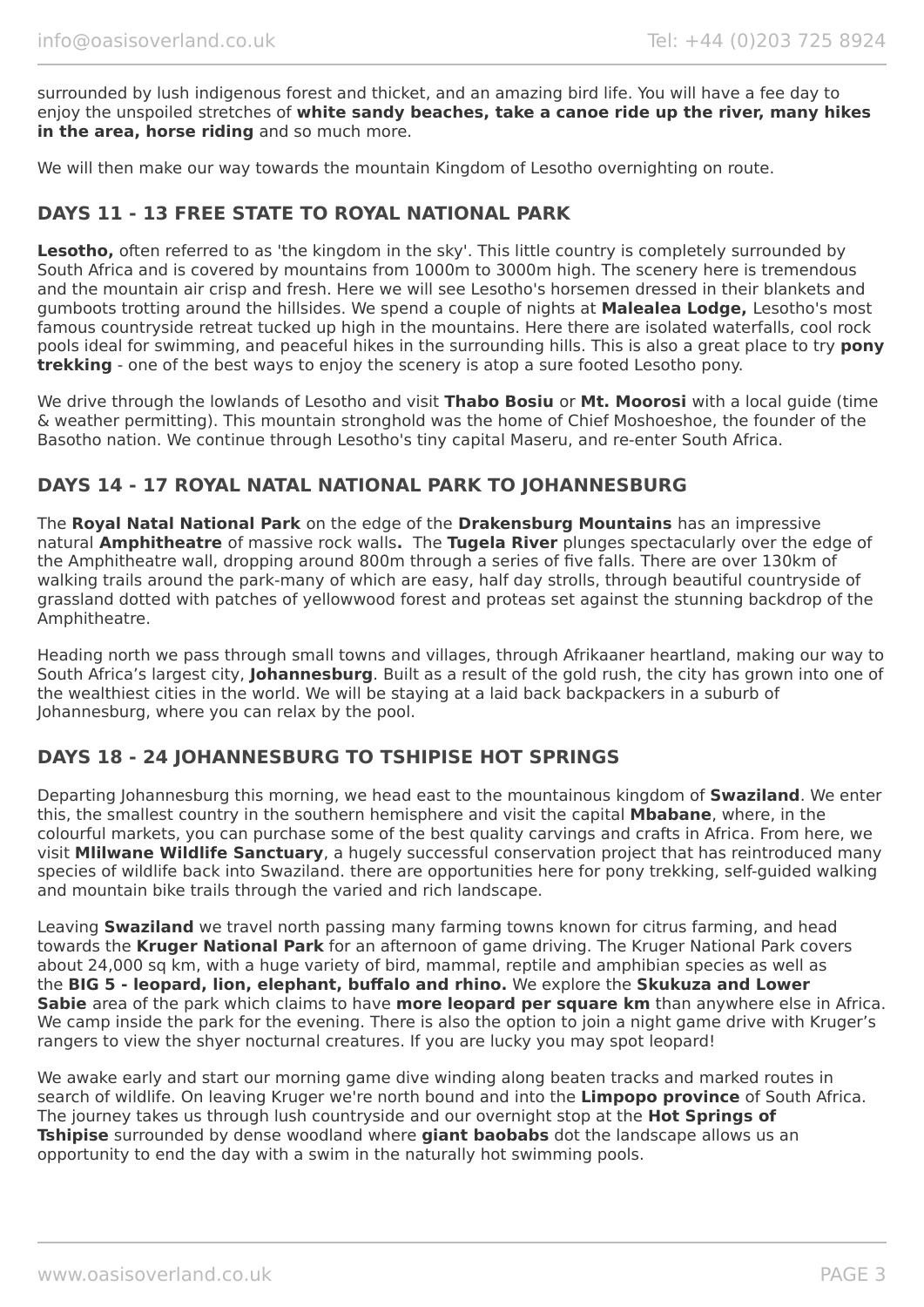### **DAYS 25 - 28 TSHIPISE HOT SPRINGS TO GREAT ZIMBABWE**

A relatively short drive brings us to the border with **Zimbabwe**. Once we complete the formalities we stay at a Lodge on the banks of the **Limpopo River**. Here we include a safari through the thornveld to a lookout, where we have a braai or potjiekos for dinner, overlooking a water hole. Hopefully we will see **elephant, troops of monkeys** and other game.

Our journey continues north to **Masvingo province** and into the **Eastern Highlands of Zimbabwe**, where we visit **Chimanimani**, where you have the opportunity to take a hike through the mountain wilderness area, walk to the nearby **Bridal Veil Falls,** or simply enjoy the stunning surroundings of this sleepy village**.**

Great **Zimbabwe Ruins** which was once the greatest medieval city in Sub Saharan Africa and where the name **Zimbabwe** is derived**,** literally meaning house of stone is where we stop next to view this ancient city. A guided walk of the historic site will allow you to experience the heritage of this monument to early Zimbabwean civilisation.

#### **DAYS 29 - 32 GREAT ZIMBABWE TO MATOBO NATIONAL PARK**

We drive across **Mashonaland** to **Gweru**, here we visit a privately run Game Reserve, specialising in lion conservation where you can go game viewing on horseback amongst other activities. It's our destination for the next couple of days and always a highlight!

We continue south west towards **Bulawayo**, the second largest city in Zimbabwe, and will camp on the edge of **Matobo National Park** with inspirational views across the surrounding area. We include a unique opportunity to get out on foot, with an experienced guide and tracker, to hopefully spot the **endangered rhino in its natural habitat, amongst hordes of other game**. Here offers another excellent chance to spot the elusive leopard, if we are lucky. There is also the opportunity to visit Cecil Rhodes's grave and Ancient Rock Paintings.

#### **DAYS 33 - 36 MATOBO NATIONAL PARK TO VICTORIA FALLS**

We make the journey west to **Hwange National Park**, the **largest game reserve in Zimbabwe.** This is one of the few locations in the world where thousands of species still co-exist in their natural habitat, unrestrained by fences or the imposing threat of human activity, including Zimbabwe's unique herd of **Presidential Elephants.** A **morning game drive** is included using a local safari company where you will head out through the acacia-fringed grassy vleis and through the teak forests in search of **Hwange's Big Five**. Game drives are the best way to see the variety of wildlife and scenery of the park and they almost always yield unexpected sightings. Returning back to camp you have the afternoon free and have the opportunity to visit the **Painted Dog Conservation Centre**, embark on a walking safari or go for an evening game drive.

Our journey this morning will take us to the **mighty Victoria Falls**. For some, **Mosi oa Tunya - The Smoke That Thunders**, is the highlight of their African safari. From the main road, in the bush 20kms away, a cloud of mist and spray can be seen against the blue sky. As you get closer, a low rumble like thunder can be heard. When you arrive it is a surprise to discover the enormity of Victoria Falls. One mile wide and hurling over 5 million cubic metres of water a minute into the Zambezi Gorge this site is breathtaking at any time of year. The Gorge is the setting for one of the most adrenaline fuelled **grade 5** white water rafting in the world. There is something here for everyone to end off this Kenya to Zimbabwe safari. Why not take a **day trip over the Victoria Falls bridge to view the falls from Zambia,** take the **Flight of Angels -** a great way to get a birds eye view of the falls in a **microlite or helicopter, enjoy a civilised afternoon tea at the Victoria Falls Hotel, join a Sunset Boat Cruise or a more sedate Canoe trip.** For those who want to make the most of the **adrenaline activities,** get your fix with the **Gorge Swing, Abseil or** 'enjoy' one of **the highest commercial Bungee Jumps in the world** - a perfect way to end your stay in this fun-filled town!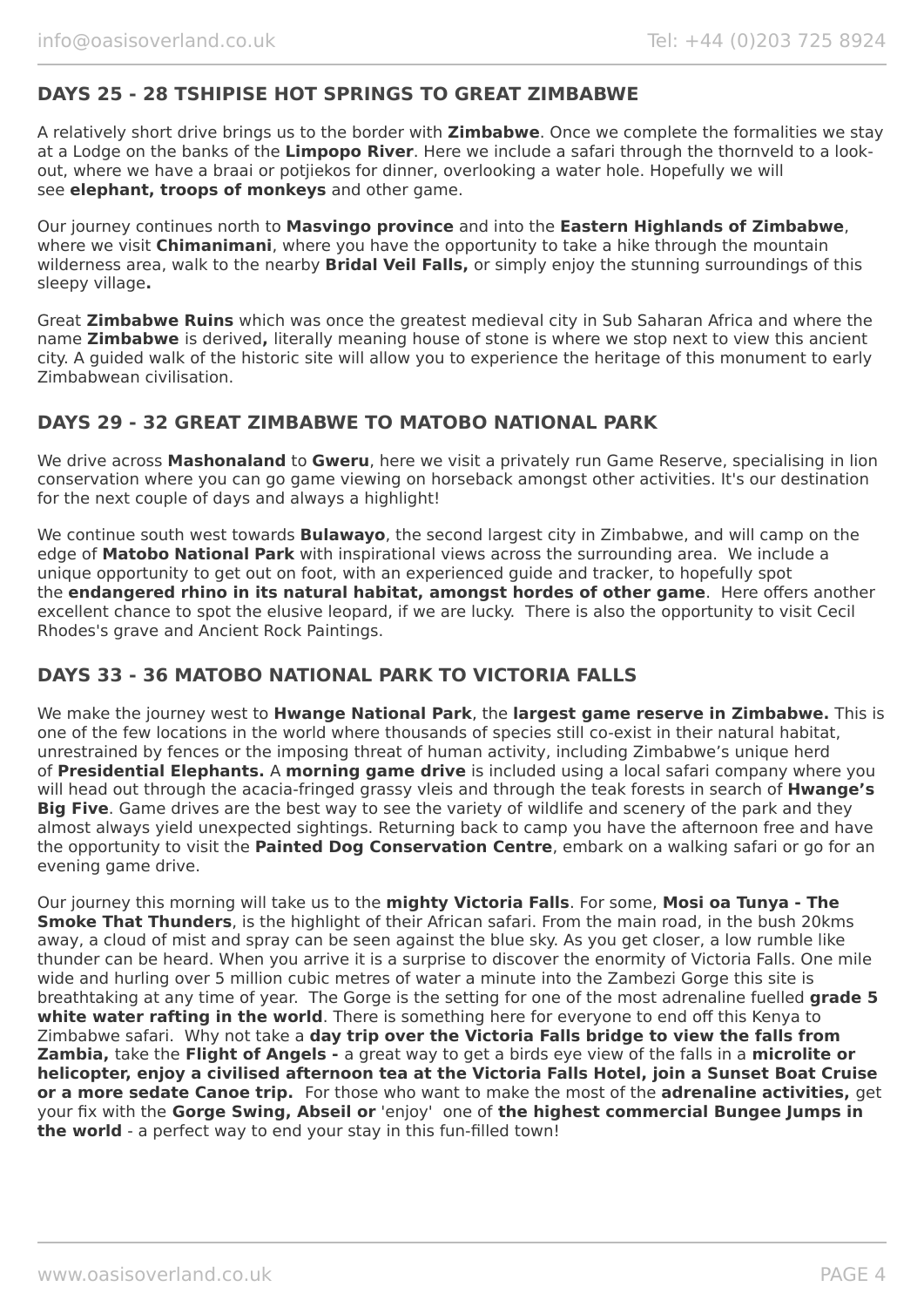# **ESSENTIAL INFORMATION ABOUT YOUR TRIP**

#### **PRE-DEPARTURE MEETING**

There will be a pre-departure meeting in the starting hotel the night before the start of the trip, usually around 6:00pm. There will be a notice in reception advising the exact time and here your crew will explain how the day to day running of the trip works. Your Tour Leader will **collect your Local Payment** money as well as 2 photocopies of your **passport information page**, **insurance policy details** with policy number and confirmation that the duration will cover you for the entire trip and a **24-hour emergency assistance** telephone number. It is essential that you attend this meeting - please let the UK office or your tour leader know if you are unable to do so.

#### **POST TRIP ACCOMMODATION AND AIRPORT TRANSFERS**

Post-trip accommodation can be arranged with your tour leader during the trip or directly with the hotel on arrival. The return airport transfer can be arranged through your hotel / hostel and is not included, it is at your own expense. We regret these services cannot be arranged via the Oasis office before departure.

#### **FLIGHT INFORMATION**

You need to arrive at your departure city at least the day before your trip begins. Return flights must be booked for at least the day AFTER the trip is due to end. You may wish to allow some extra time to explore your arrival and departure cities (if you are joining in Victoria Falls - we suggest arriving at least 2 days before if you wish to partake in the many adrenaline activities on offer).

There are many online flight search engines such

as **[www.skyscanner.net](http://www.dpbolvw.net/click-5720161-10639348)** or **[www.ebookers.co.uk,](http://www.ebookers.co.uk/)** flights can also be booked direct with airline websites or through travel agencies. Please inform us of your flight details through your online account, as airport transfers can be arranged for various trips.

**One way ticket:** If you intend to travel on a one way ticket to meet up with one of our trips, without possessing an onward flight ticket - we recommend that you have a copy of your payment confirmation/ receipt (that you will be sent at time of your balance payment) available at immigration to assist easy entry.

**Departure Taxes:** Please check with your Travel Agent or Airline if your flight ticket already includes a departure tax payment out of the country. If it does not - please budget for approx US\$30 to \$70 USD - to be paid in US\$ only.

#### **PASSPORTS**

Your passport must be valid for at least 6 months AFTER your trip finishes. This is a general requirement for all of the countries we travel to on our trips.

If you have dual nationality you can only use one passport for the entire trip. It is your responsibility to ensure you have all the relevant visas you require.

Please bring 2 photocopies of your passport details to give to your tour leader.

Number of blank pages required for the trip, please use this as an approximate guide:

- Zimbabwe 2 blank pages
- Botswana 1/2 blank page
- Namibia 1/2 blank page
- South Africa 1 blank page
- Lesotho 1/2 blank page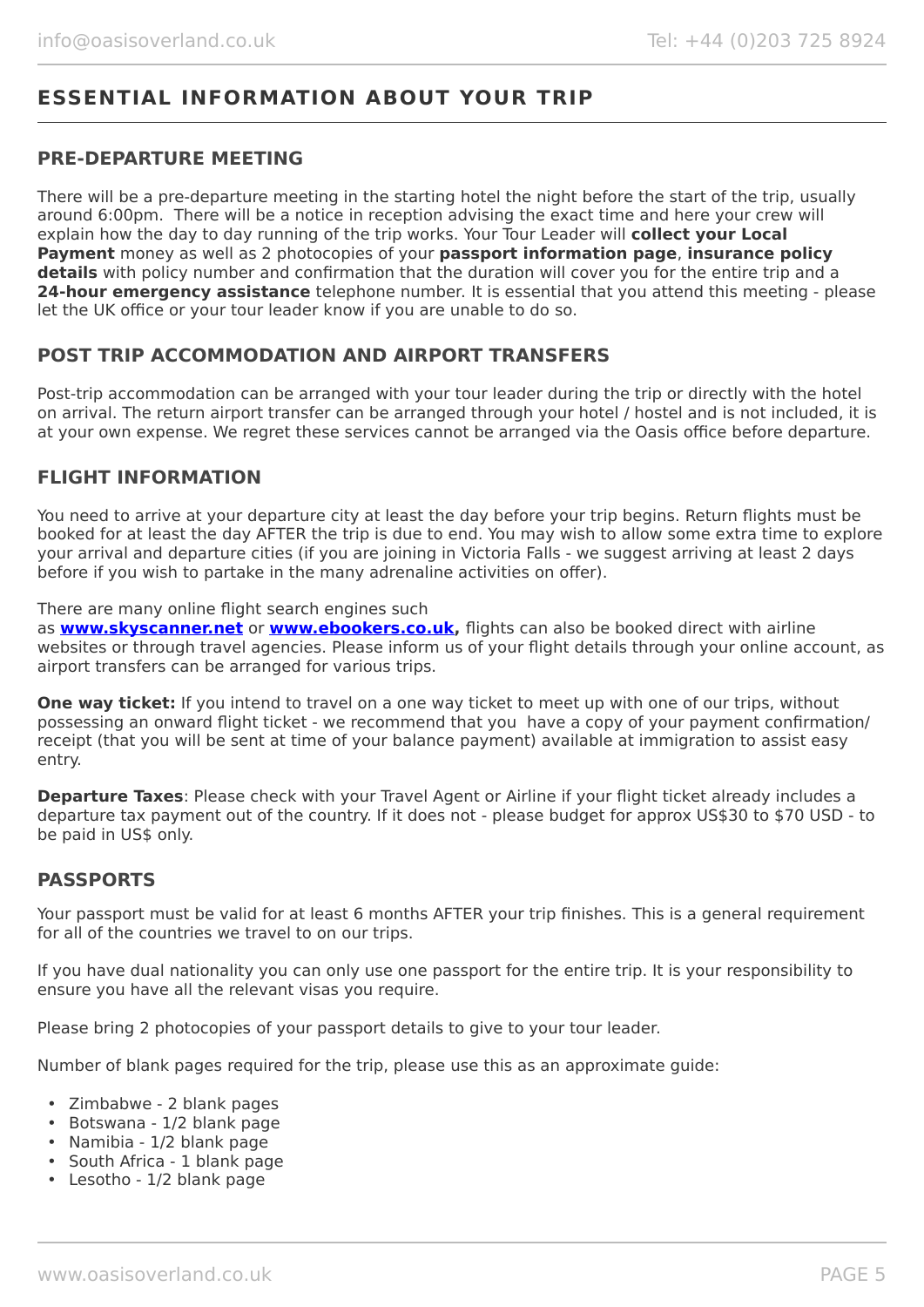## **VISAS**

The information below is to be used only as a guide and may change without prior notice. It is advisable to contact the relevant embassy in plenty of time before the trip departs to check the current visa requirements**.** It is **your responsibility** to ensure you have all the relevant visas you require**.**

|  |  |  |  |  |  |  |  |  | Visas must be paid for in USD cash ONLY. |
|--|--|--|--|--|--|--|--|--|------------------------------------------|
|--|--|--|--|--|--|--|--|--|------------------------------------------|

| <b>Country</b>      | <b>British</b> | <b>Irish</b> | <b>Aust</b> | <b>NZ</b> | <b>S.Africa</b> | <b>USA</b> | <b>Canadian</b> |
|---------------------|----------------|--------------|-------------|-----------|-----------------|------------|-----------------|
| <b>Zimbabwe</b>     | US\$55         | US\$55       | US\$30      | US\$30    | Free            | US\$30     | US\$75          |
| <b>Botswana</b>     | Free           | Free         | Free        | Free      | Free            | Free       | Free            |
| <b>Namibia</b>      | Free           | Free         | Free        | Free      | Free            | Free       | Free            |
| <b>South Africa</b> | Free           | Free         | Free        | e-visa    | Free            | Free       | Free            |
| Lesotho             | Free           | Free         | Free        | Free      | Free            | Free       | Free            |
| <b>Swaziland</b>    | Free           | Free         | Free        | Free      | Free            | Free       | Free            |

For more information on other nationalities & visas checkout **[www.projectvisa.com](http://www.projectvisa.com/)**

#### **VACCINATIONS AND HEALTH**

It is possible that you may require some vaccinations for your trip, depending on the areas that you are visiting. As we are not medically trained, we are unable to give detailed advice on vaccination requirements, so please use the information below as a guide only. We have worked closely with **Nomad Travel Clinics** for many years and they offer Oasis travellers a **10% discount** on vaccinations, antimalarial drugs, first aid items, clothing and equipment, just enter discount code OASIS1000 at **[Nomad](http://www.nomadtravel.co.uk/) [Travel](http://www.nomadtravel.co.uk/)**. Alternatively you can check out the **[fit for travel website](https://www.fitfortravel.nhs.uk/home)** for more travel health information or consult a reputable travel clinic or your GP for information and advice. We suggest that you allow at least 8 weeks to get all your vaccinations.

Yellow Fever - Being vaccinated against Yellow Fever and having a valid certificate and a photocopy is deemed compulsory in nearly all the countries we visit in Africa, especially at certain borders and are needed if you are entering from an infected country. You can view a list of countries requiring a certificate through the **[World Health organisation](http://www.who.int/ith/ITH_country_list.pdf)**.

**Rabies** - Vaccinations are regularly advised for all countries that we travel through in Africa - especially if time and money are not a deterrent.

**Malaria** - In some of the areas we visit there is a risk of contracting Malaria. You must be aware that whatever malaria prophylactics you are taking, they only offer partial protection. They must be coupled with your own physical efforts against being bitten - which is the best prevention. Malaria-carrying mosquitoes come out at sunset so from this time you should wear long sleeves and trousers. Exposed skin, especially ankles, should have insect repellent containing 'Deet' applied to them. Your crew will advise on where the worst affected areas are on the trip. There are a number of prophylactic malaria treatments on the market & requirements change. It is also wise to take a sample of whichever prophylactic you choose, a few weeks before you leave. This way you may determine early on if you have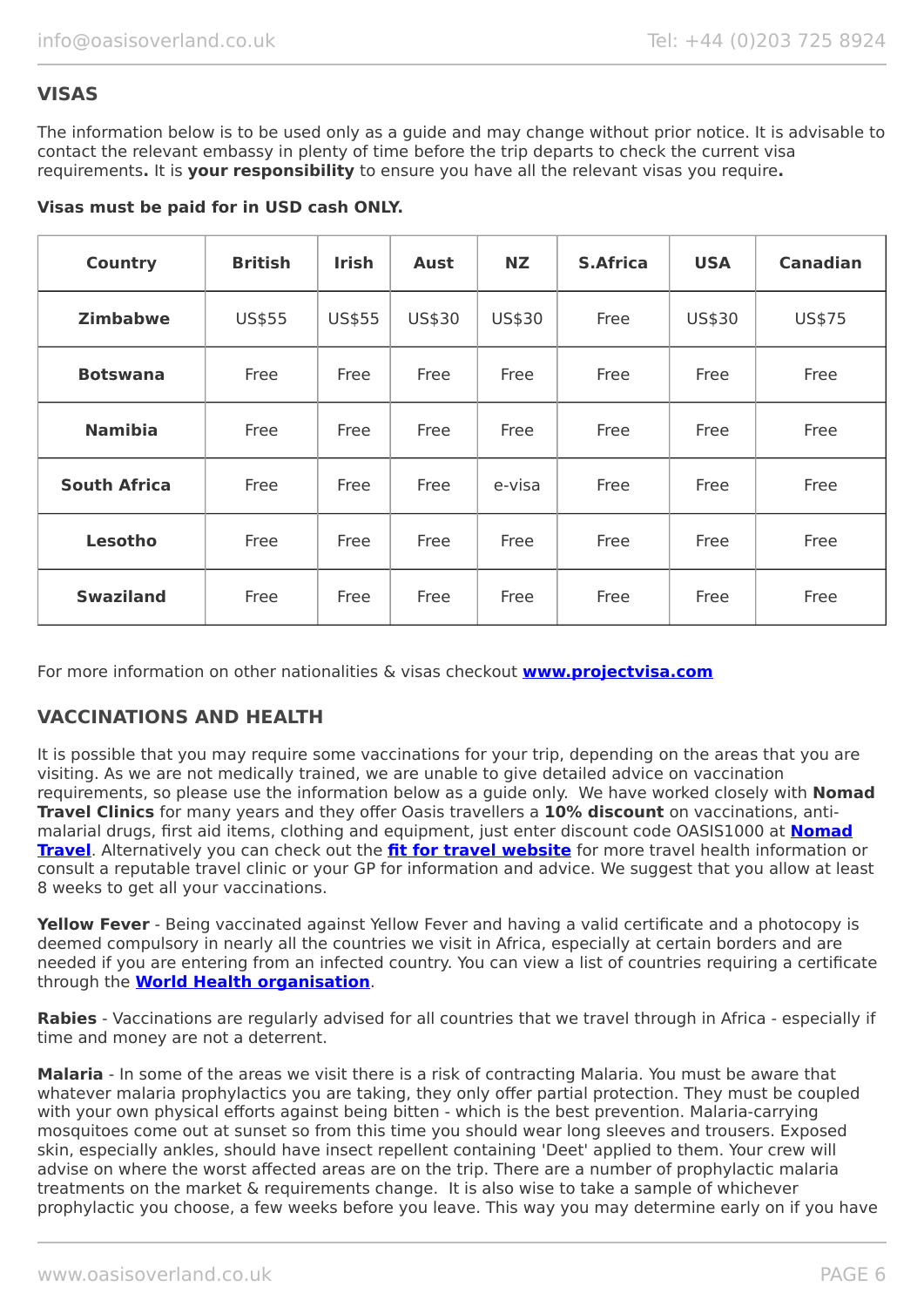any adverse reactions so you can change the regimen if necessary. Please consult a reputable travel clinic or GP for advice. For more information visit **[www.nomadtravel.co.uk](http://www.nomadtravel.co.uk/)** or **[www.fitfortravel.scot.nhs.uk](http://www.fitfortravel.scot.nhs.uk/)**

**Dengue** - Unlike the malaria mosquito, which bites at night, the dengue carrying mosquito bites during the day. Some areas we travel to do have occasional outbreaks & it is therefore advised that you take care not to be bitten during the day as well as at night. There is no vaccine available.

**Health** - To join our trips you should be in good general health. Your medical insurance company must be told if you have any pre-existing medical condition / allergy or if you are on any regular medication, otherwise you may not be covered under your policies for these. Our crew will need to know of any medication or conditions you may have. For general health advice log onto **[www.nathnac.org/travel/](http://www.nathnac.org/travel/)**.

#### **TRAVEL INSURANCE**

It is a compulsory requirement that you have adequate travel insurance before you join any Oasis Trip & at the very least are insured for all necessary medical & repatriation costs incurred.

You will be asked to provide the following details in **My [Oasis Account](https://oasisportal.eecsoftware.com/)** if you have not already done so: travel insurance name, insurance policy number & insurance emergency telephone number. You will also be required to give a copy of your policy with this information to your Tour Leader on arrival with confirmation that the policy duration is sufficient to cover you for the entire duration of your trip. It is also wise to leave a copy of your insurance policy with a friend or relative for safe keeping.

We believe that your safety and holiday enjoyment are very important. It is a mistake to think that "it will never happen to me". It is also very important that you are covered for all the activities that you may wish to undertake while on our trip. It is extremely important that you check the full extent of your cover related to 24 hour Medical Emergency Assistance. In the event of you needing medical treatment you want to know that you have the best cover available to you. Your policy should include adequate Medical Emergency and Repatriation cover as well as Cancellation, Baggage and Personal Liability cover. You need to be aware of EXACTLY what activities your policy covers you for. Please note that skiing is not usually covered in most insurance policies.

We offer tailor made Overland Adventure Travel Insurance that covers most of the adventure and sporting activities on our trips.

For further information on the insurance we offer, the activities covered and costs, check out the **[Travel](https://www.oasisoverland.co.uk/travel-insurance) [Insurance](https://www.oasisoverland.co.uk/travel-insurance)** section of our website. You can purchase our insurance by logging into [My Oasis Account](https://oasisportal.eecsoftware.com/) and click 'Buy Insurance' or through the following **[link](https://www.campbellirvinedirect.com/oasisoverland/)**.

#### **MONEY, BUDGETS AND LP**

#### **Local Payment (LP)**

LP is part of your overall trip payment and is the most cost effective and practical way to get hard currency to Africa to pay for a variety of your day to day local costs (i.e. all meals prepared by the group, campsite/hostel fees, gas, and certain activities listed on the trip page) which cannot be pre-paid from the UK. It is a guaranteed amount, set before your trip departs, and unlike 'group kitty' systems we will not ask you to contribute more once the trip is underway.

**Please note:** Your LP is payable to your Tour Leader on the morning of departure in US\$ Dollars CASH ONLY. Make sure that all your notes are in good condition. Old, torn or marked notes are often refused by the banks and we will therefore be unable to accept them either. Please do not bring all of your Local Payment in US\$100 notes and also make sure that they are post 2013 and do not have a serial number starting with CB**.**

#### **How to bring your currency?**

Past Oasis travellers have fed back that, as a general rule it is best to bring your money in **US\$ dollars cash**, although you could also bring a combination of US\$ & £GB if British pounds are your home currency.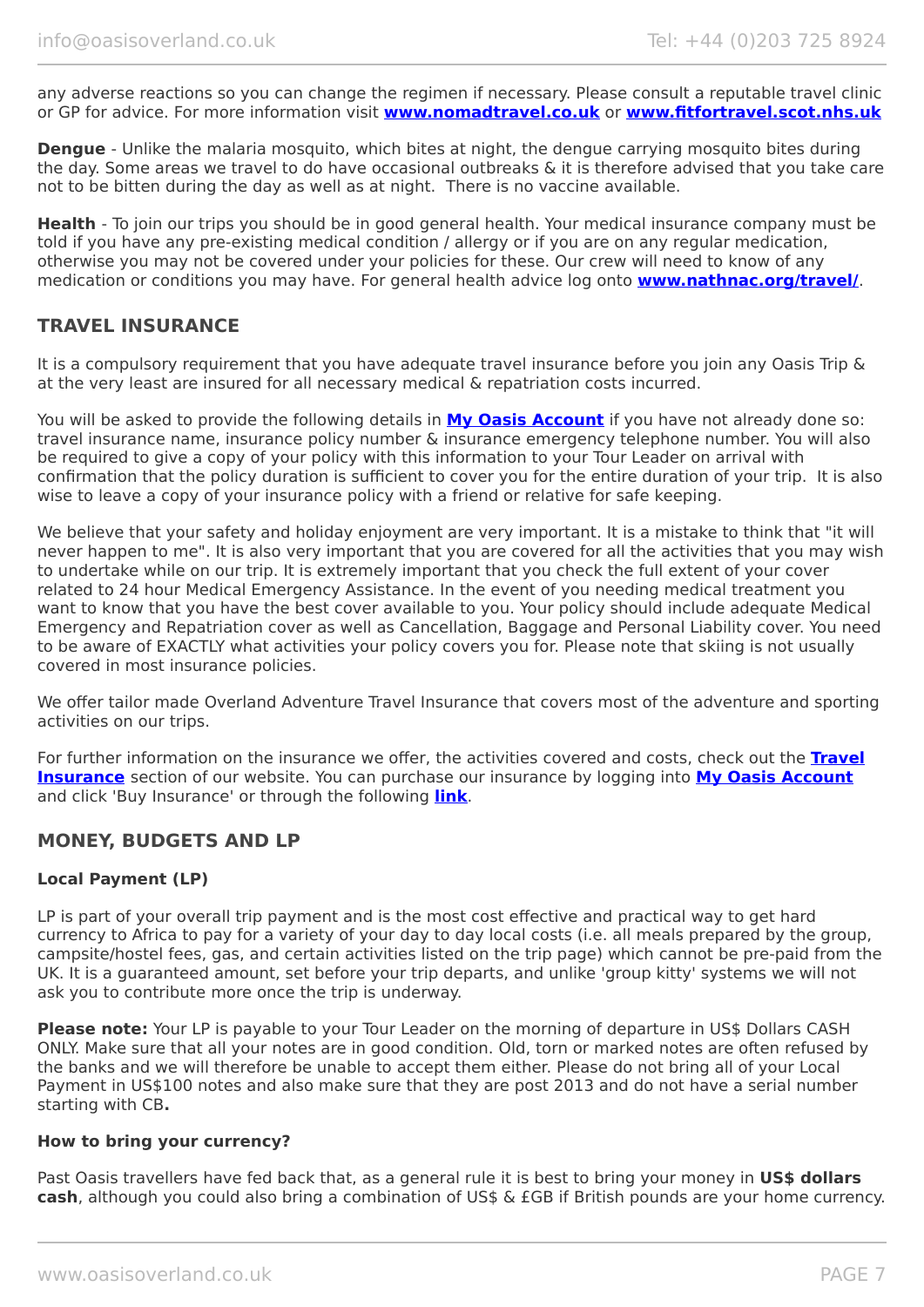It will depend on the exchange rate at the time of your trip as to which currency is better, but we suggest that US\$ are the preferred option for East Africa, whilst £GB can also be easily exchanged in Kenya, Tanzania and Southern Africa. PLEASE NOTE YOU SHOULD DEFINITELY BRING AT LEAST 50% of your money in cash. You will need to pay for your visas and many of the optional excursions using cash and there will be times when you need cash to change into local currency. Some travellers worry about carrying so much cash with them, however all Oasis Overland trucks are equipped with an onboard safe for the security of your money and passport.

We also advise to bring £50 worth of SA Rand in Cash, as this may be needed if we arrive into Namibia or South Africa on a weekend & the banks/ATMs are closed (only if you are travelling to these countries).

**Make sure that all your notes are in good condition. Old, torn or marked notes are often refused by the banks and shops. Please ensure your notes are dated post 2013 and do not have a serial number starting with CB.** Scottish pounds are also not accepted.

Please remember that Visas need to be paid for in US\$ CASH ONLY!

#### **Spending Money**

From past trips and traveller feedback £100 to £145 per week should cover costs such as some meals out (on average 2 per day are supplied), soft drinks and beers, email & communications, souvenirs and other general spending. Personal spending habits & budgets differ greatly from person to person. Budget on **visa costs** (see visa section above) and **optional activities** separately (see optional excursions page) & allow extra for your **Local Payment** contribution**.**

#### **Changing money**

Change your money only at banks, hotels, airports or forex bureaus. It is illegal to change money on the street, as these people will normally be opportunistic thieves or undercover police. Your crew will advise you where & when you can change money & with what means. It is also a good idea to have a small CASH emergency fund, to allow for the unexpected.

#### **Credit & Debit Cards**

If you are intending using your credit or debit card, we suggest taking more than one card with you as you may find that your card is not accepted in the first ATM you try. Visa and Maestro cards are best. **We do not recommend using MasterCard based cards in Africa as they have very limited access through large parts of Africa.** Please note that usually you will be given local currency and NOT US\$ or £GB. We recommend that you inform your bank that you will be using your card abroad to avoid it being blocked. Please see the optional excursions page for activities that can be paid for using a Credit or Debit Card. Commission rates vary between 2-8%.

#### **Pre-Paid Travel Currency Cards**

These cards are similar to normal Credit and Debit cards but they can be pre loaded with cash before you travel with a set amount allowing you to withdraw this cash using the card at normal ATMs. It is a more secure way to access cash on your trip, but again do not rely on these as your sole means of funds on a trip - (please refer to the ATM section). Several banks and companies now offer these cards, but be sure to look into the rates for withdrawing cash when making your decision. When using these cards abroad you will use them to withdraw the local currency from an ATM and not the currency that you loaded onto the card.

#### **ATMs**

These are available in most major cities along our route and allow you to withdraw local currency only. We discourage you from relying on your ATM card as a primary source of funds in case it is lost/stolen/ swallowed, or the machine isn't working. In some destinations we probably won't even see a bank or ATM for days on end so having hard currency to exchange is essential. Besides memorising your PIN, it is also important to be aware of your daily withdrawal limit and bank withdrawal costs. Please note that although Zimbabwe's currency is US Dollars it is not currently possible to obtain USD cash from ATMs or banks due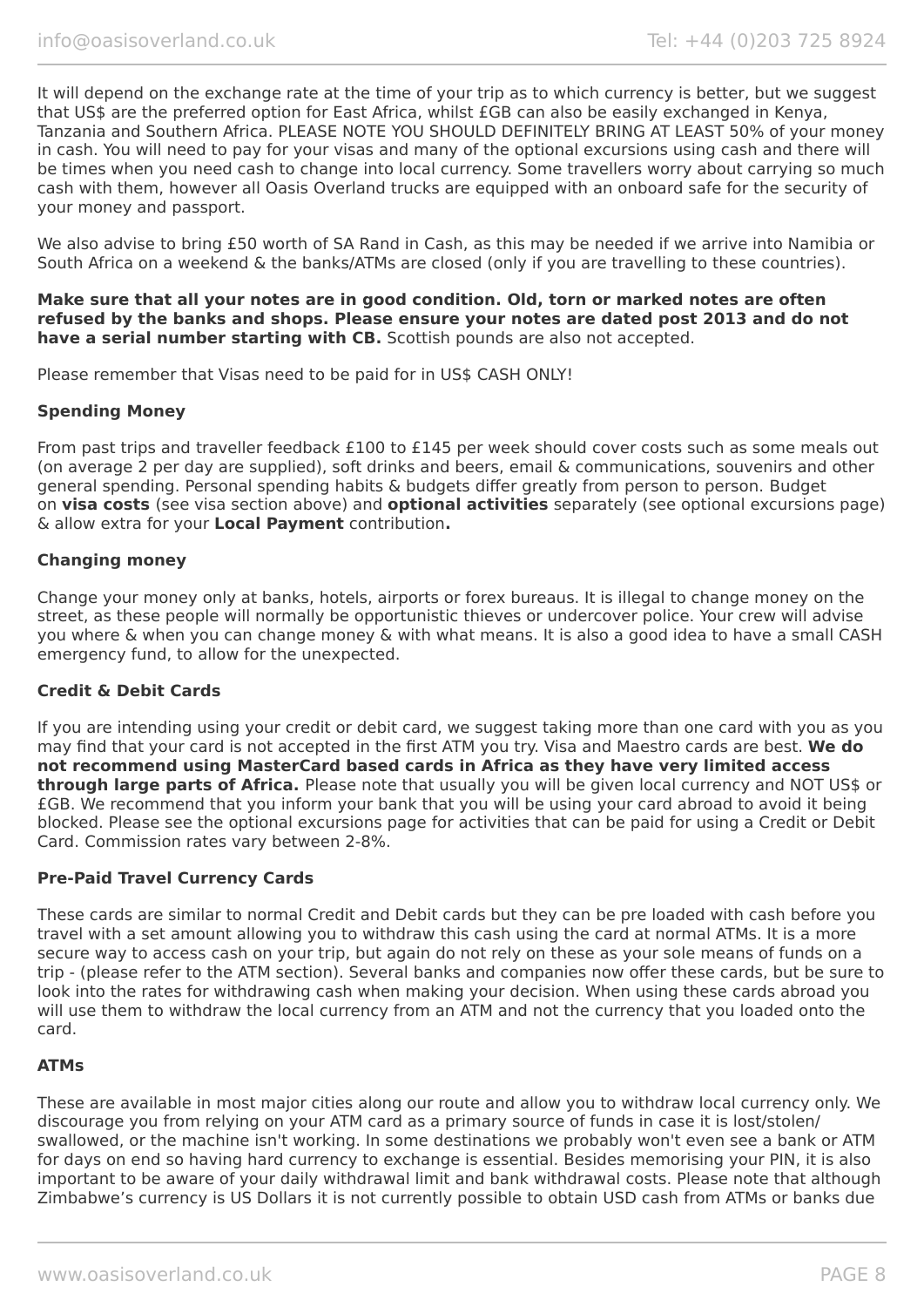#### to the country's cash shortage.

#### **Tipping**

Is often expected and relied upon. It is often more than a reward for services well done, but, as wages are extremely low, it is an accepted means of supplementing an income. If you would like to leave a tip for any activity/individual, you could organize this as a group and give a tip at the end. A recommended amount for restaurants is usually 10% of your total bill and similar for activities. Some countries also add an extra Government tax on restaurant bills.

Because it can be difficult to know what to tip, and because it has such importance in some areas both economically and culturally, there may be times and activities for which your crew will make it clear what level of tipping is 'customary/expected'. They may also be quite enthusiastic or assertive in encouraging you to take account of these suggestions. This is motivated by the knowledge of how important tipping can be, and the offence or confusion that can be caused when local people are tipped poorly. In the end, tipping remains at the discretion of the individual, but our crew will continue to advise on normal or average rates, and we would ask you to carefully consider the economic or personal impact of being seen as 'under tipping'. We know that many who travel with us are on a tight budget, but ask you to consider that those we work with locally may also face financial hardship, and also work very hard to try to give you unrivalled service/ experiences.

As a very rough guide, we would suggest that you budget for an amount equal to 10% of the local payment for your trip, plus 10% of the cost of any of the listed optional excursions that you wish to do. The amounts you end up tipping may vary from a rigid 10%, but hopefully this will help you budget in general.

In the past we have been asked by travellers about tipping your Oasis Crew. If you choose to do this, it would be budgeted separately from the above. Our guys work very hard at making your trip a great travel experience. Working overseas can often be challenging and they are pretty much on call for you 24 hours a day, so it's appreciated as a thank you for hard work and good service, but of course not mandatory. Our suggestion is to budget around US\$1 a day.

#### **CLIMATE**

In East Africa (Kenya, Uganda, Tanzania) the year is loosely divided into the 'short' rains (November) and the 'long' rains (March to May). The 'rains' usually last for one or two hours each day followed by hot sunny weather. Nights can be surprisingly cold at higher altitude in western Uganda, Ngorongoro Crater & The Rift Valley.

In Southern Africa (Malawi, Zimbabwe, Botswana, Namibia and South Africa) the 'dry' season is April to October when the nights can be quite cold, particularly in June and July when it is very cold at night. Day temperatures are very pleasant at this time, usually mid 20s (°C). From November to March the weather is hotter and there is summer rainfall, although this is very intermittent when it may not rain for months, or it can rain for a day at a time. **[View African Climate Chart](https://www.oasisoverland.co.uk/africa-climate-chart)**

#### **WHAT TO TAKE**

The less you take the less you have to pack, wash & lug home & you can always pick up extras along the way. Most people make the mistake of bringing too much. Clothes washing or laundry facilities will be available at least once a week. You will be travelling in the heat & camping in the cold, so bring clothes for all climates; rough stuff is best. Pack according to season: summer is very hot in places & winter can be very cold with occasional frost overnight in the south. (May to Aug can be very cold in Southern Africa). Make sure that you bring your gear in a 70-90L rucksack or holdall - suitcases are not suitable.

#### • Sleeping Bag - 3 to 4 season bag, depending • Soap, shampoo, toothbrush/paste, antibacterial on season, & sleep sheet

#### **Equipment Toiletries - Most available to buy on trip**

hand wash, lip balm & moisturiser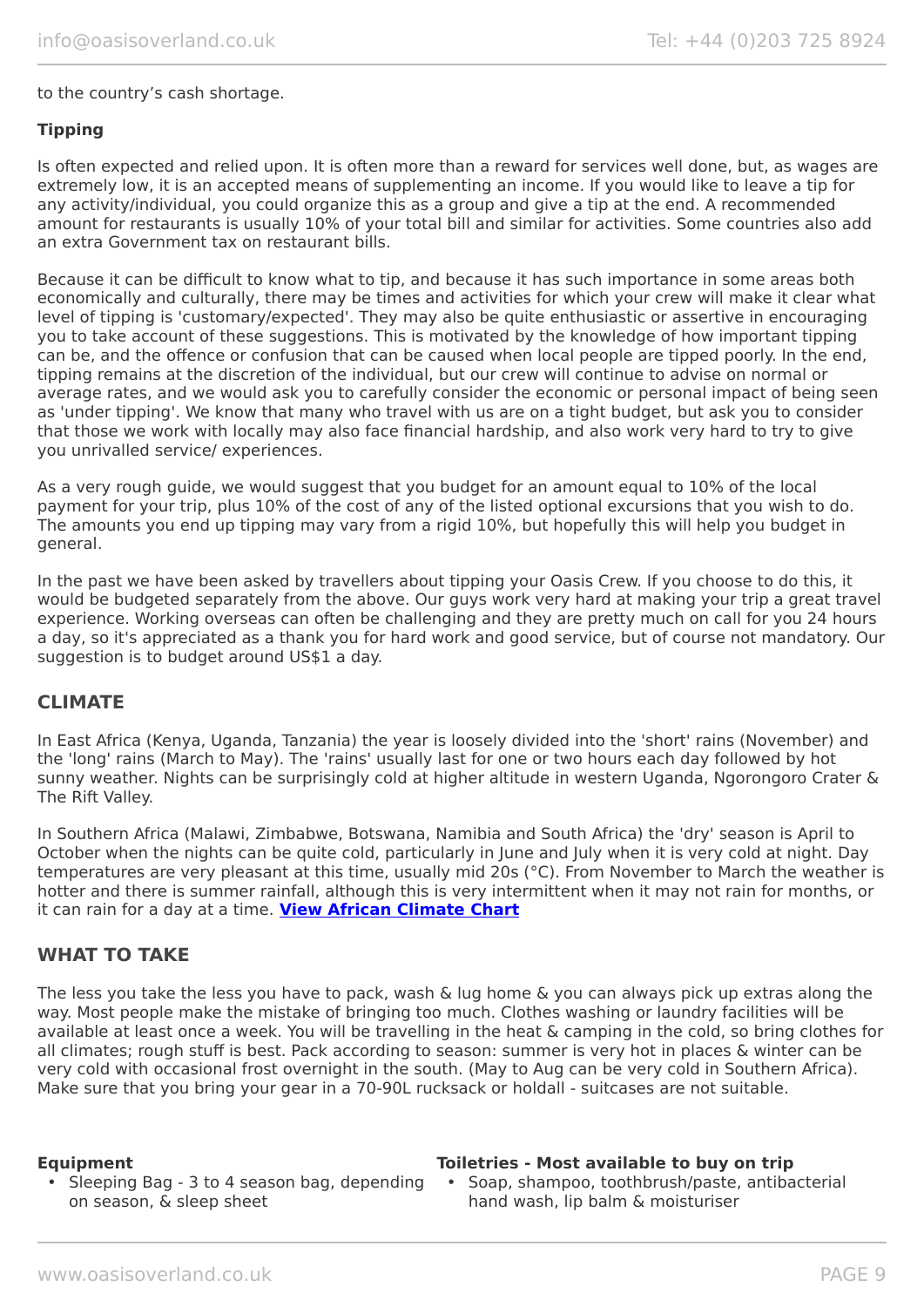- Foam sleeping mat or thermarest & repair kit
- Small day-pack or small bag to carry daily items
- Soft rucksack or holdall (NOT rigid suitcase)
- Water bottle for personal use we recommend Water-to-Go (see below Responsible Travel)

- One pair of trainers or boots
- Sandals/flip flops/jandals/thongs
- Underwear/socks
- T shirts/shirts
- Shorts/swimwear
- Jeans/trousers/jog pants/leggings
- Skirt or dress
- Sweat shirt/jumper
- Jacket/fleece & waterproof jacket

#### **Recommended Medical Kit List**

- Antiseptic ointment/Antihistamine cream & tablets
- Nurofen or equivalent pain-killer
- Eye-drops/bath
- Anti-diarrhoea treatment
- A couple of bandages (elasticated & triangular)
- Medication for personal allergies/asthma etc
- Insect repellent containing Deet
- Sun block  $35 +$  after sun, hat & sun glasses
- Tampons (can buy in most places)
- Contraception

#### **Clothes Personal Effects**

- Camera with protective case, spare batteries, film/ memory card
- Torch & spare batteries (head torch is best)
- Travel adaptor plug/charger (for cameras & mobile phone batteries)
- Money belt
- Personal stereo there is a stereo on the truck with iPod/MP3 adaptors
- Towel &/or sarong
- Some suitable antibiotics as recommended by your doctor for infected cuts or to treat severe dysentery
- Rehydration sachets/vitamin tablets
- Assorted plasters
- 1 Course of malaria treatment
- Malaria Tablets see Vaccinations & Health section

Even though our trucks are equipped with a comprehensive medical kit, we advise you to bring a small personal medical kit as our truck kit is not for general everyday use. It will also be your responsibility to carry your kit on included excursions and optional activities as some local operators may not have medical kits to hand.

# **PHOTOGRAPHY AND ELECTRICAL EQUIPMENT**

**Cameras (incl. Digital & Video Cameras) -** An easy to use 'point and shoot' will get you some good photos. For memorable shots, it may be worthwhile investing in an SLR camera, but be sure to get some practice in before the trip! Most towns and cities have internet cafes where you can download onto CD/ internet sites - but don't rely on it. Internet speeds can be slow for uploading photos to social media or the Cloud.

**Photography -** Be aware of your surroundings when taking photographs and filming. Some locations will be sensitive or have local laws banning photography. For example it is usually forbidden to use cameras at borders or around government buildings, military installations, bridges and airports or to take photos of local officials. If you do take photos or film where it is not permitted you may find yourself being questioned by irate officials who may decide to confiscate your camera or instruct you to delete all the images/footage on your device. If in doubt ask for permission, or if there is no-one to ask use some common sense.

**Drones -** As the use of drones becomes more common, countries throughout the world are gradually updating their laws and restrictions on usage. The specific regulations will vary from one country to another, so do check the UK Foreign and Commonwealth Office advice for the latest information. As with cameras, use your common sense if you do use a drone and avoid operation in sensitive areas. If you plan to bring a drone on your trip with us please contact us first to ensure there will be a suitable place to store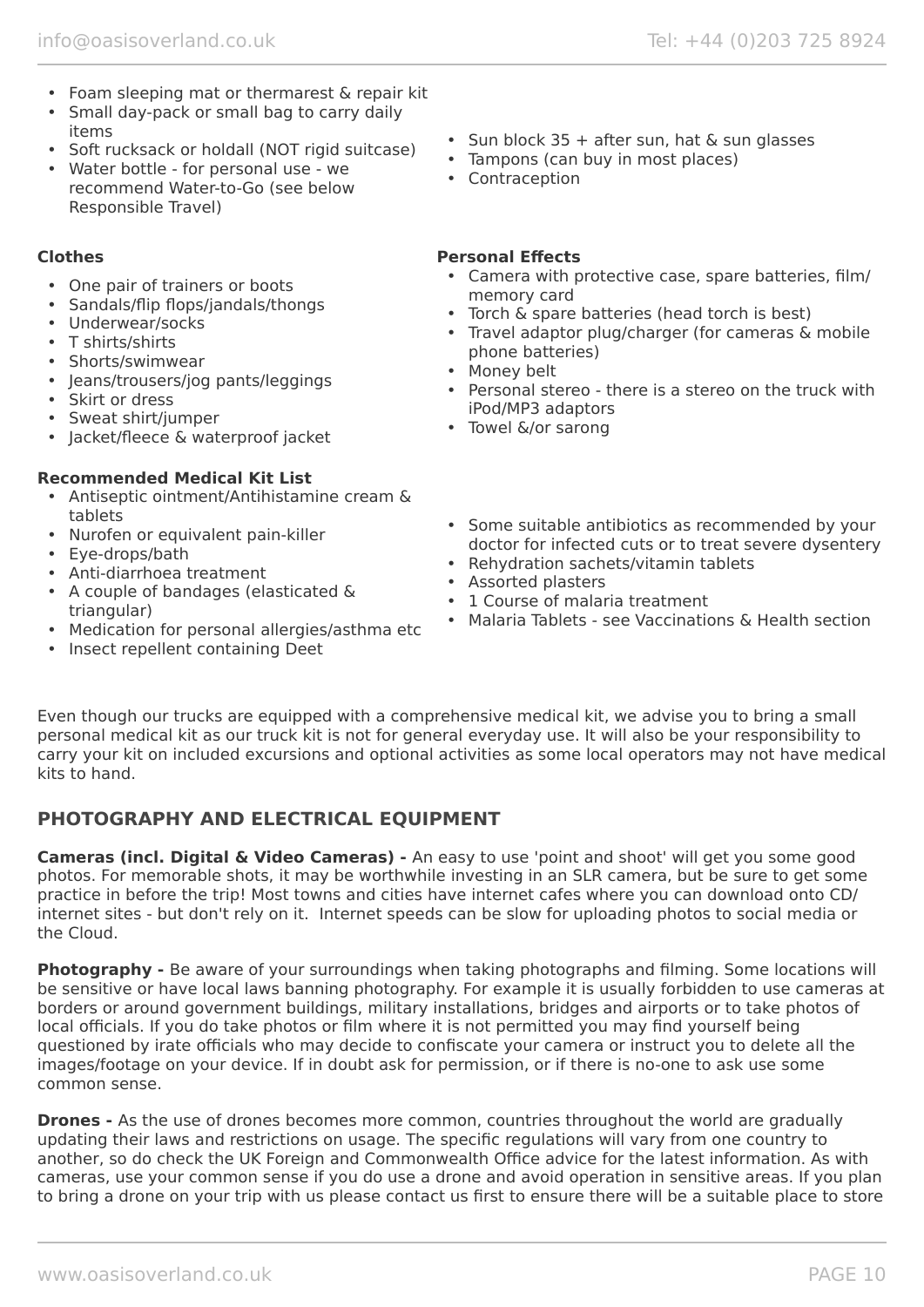it while on your trip.

**Electrical charging & power supply -** It may be difficult to find a power source for charging at times, so a spare battery is a must.

Consider a 12V in-car charger (our vehicles are equipped with a couple of 12 volt cigarette lighter charger sockets - truck trips only) or bring along your 230V mains charger and travel adaptor plug for use at some of the hotels, hostels and campsites we stay at.

NOTE: 12V - 230V inverters cannot be used on our vehicles because of the power drain they cause.

Log onto **[www.whatplug.net](http://www.whatplug.net/)** for information regarding the different electrical plugs and voltage used in each country.

#### **CONTACTING HOME**

The internet and WiFi are available in many towns / cities you will visit. Do bear in mind that the connections can be unreliable and will not always be as fast as you are used to at home. If a lot of people try to use the internet at the same time the speed will be slower still, especially if trying to make Skype calls or upload photos / videos. During periods of the trip where we are wild camping, internet will be less common.

Some travellers choose to take an unlocked mobile phone with them and buy local SIM cards in each country, allowing them to use mobile data. If you particularly want or need regular internet access this may be a good option. Telephone calls can be expensive usually £1 to £5 for a three minute call.

**Online Diaries** - A great variety of free "travel blogs" are now available online, they are a good way of keeping relatives and friend up to date with what you are doing and a good place to upload photos, collecting messages as well as keeping a record for yourself.

#### **RESPONSIBLE TRAVEL**

#### **Before you go**

- Remove unnecessary packaging before you go waste disposal facilities are often stretched or non existent in the places we visit. To avoid unnecessary pollution of local water supplies take environmentally friendly toiletries with you.
- Why not invest in a wind-up or solar-powered torch or media player before you travel or at least rechargeable batteries.
- Learn some of the local language and read up on the local history/culture before you go. You'll get so much more out of your trip.
- Why not pack some pens/pencils exercise books in your rucksack and they can be donated to a local school or project while you're away. You can also purchase these items cheaply, locally which will help local businesses.
- Take a sturdy water bottle with you from home that you can re-use throughout your trip. We carry large quantities of purified water with us on our Expedition vehicles and it is much better for the environment if you drink this, rather than purchase bottled water along the way. (It also saves you money).
- Water-to-Go: Oasis Overland have partnered with Water-to-Go to help reduce the number of plastic water bottles consumed during a trip. Water-to-Go is a filtration system that eliminates over 99.9% of all microbiological contaminants including viruses, bacteria, chemicals and heavy metals from any non-salt water source. Click here and enter the code OASIS15 to purchase your **[Water-to-Go](https://watertogo.eu/partnerships/oasisoverland/)** products at 15% discount. Water-to-Go will then donate a further 15% to Oasis Overland Charity projects.

#### **While you're travelling**

From experience gained in running trips, we have developed our own practical and manageable environmental policy which all of our crew practice on the trips we operate, and they will share this information with you at the start of your trip. We welcome your input on this, plus any new ideas you may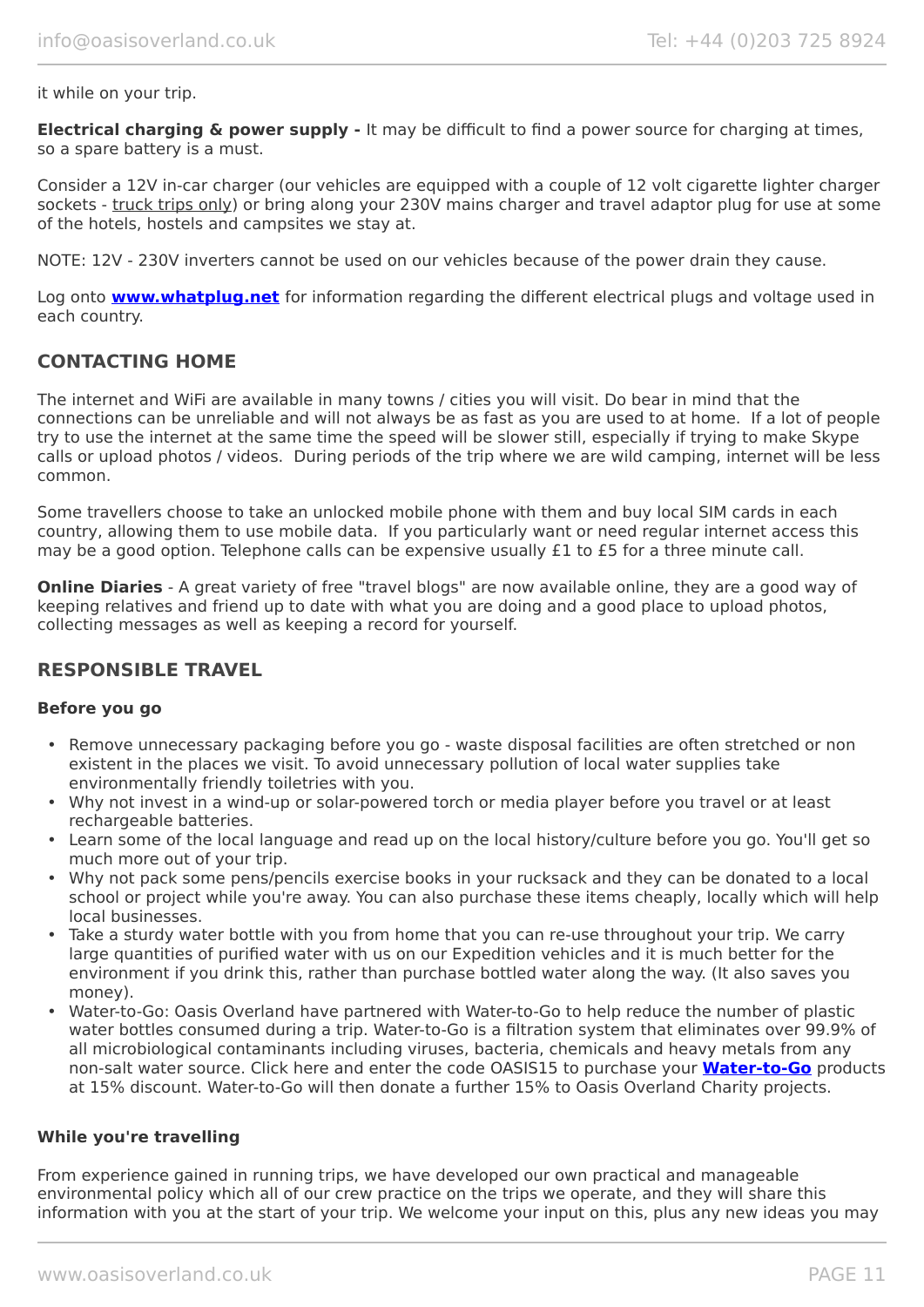have, to improve our existing procedures. As a guide here's a few tips to bear in mind.

- Don't waste water. It is a scarce resource in many of the places our trips visit. On all our Ultimate and Overland Expeditions we carry large quantities of purified water with us. We encourage you to refill your own water bottles from this supply, rather than purchase bottled water along the way-much more environmentally friendly and saves you money.
- Never buy endangered species or endangered habitat products. Apart from the fact of it being illegal it also encourages the trade to continue.
- Look after and preserve the areas we visit. Be careful about stepping on coral reefs or trekking on undesignated tracks.
- Buy locally made crafts and products helping to support the local economy.
- Don't feel when bargaining that you have to get the cheapest price possible just for the sake of it. Pay what the item is worth to you & don't worry about what someone else has paid.
- Try the local food and drinks this will help to support local farmers and food sellers. Sitting in a local cafe is also a great way to meet local people.
- Dispose of litter appropriately on your trip. This includes cigarette butts. Not only does litter look unsightly it can be lethal to wildlife.
- Where any toilet facilities exist, however unsavoury they might seem to you, they should be used. Where they do not, always bury your waste and make sure it is never near (at least 30m) a water source.
- When game viewing do not encourage your guides to get too close to the wildlife so that their natural behaviour is impeded.
- Respect local customs, traditions and beliefs of the people in the different regions that you travel through.
- Do not take photos of people, ritual events or special places unless you have asked first. Dress appropriately according to local codes and show respect around religious festivals.
- Recycling is almost non-existent in many of the areas and countries we visit we do the best we can with limited resources & space on our vehicles.
- For books dedicated to travelling more responsibly & ethically see: **[www.tourismconcern.org.uk](https://www.tourismconcern.org.uk/)**

**Community Projects** - Oasis are active in raising awareness and providing support to a number of projects and local schools where we believe we can make a positive difference. More information on the **[projects we support](https://www.oasisoverland.co.uk/responsible-travel/charities-we-support)**.

#### **SECURITY**

The UK Foreign and Commonwealth Office (FCO) offer country-specific advice, regarding not only security but also entry regulations, local laws and customs and health. We strongly recommend all travellers visit the FCO website, or the equivalent in their home country, to familiarise themselves with local conditions and issues in the countries they plan to visit before committing to a trip with us. You can view their website [here.](https://www.gov.uk/foreign-travel-advice)

If you have any questions at all about the safety or security of your trip, please do not hesitate to contact us and we will be happy to discuss your trip in more detail.

**In cities** - All major cities have their share of petty crime (just like our cities) and sensible precautions need to be taken. Wearing expensive looking jewellery or watches and carrying cameras will draw unnecessary attention to you. Leave valuables such as passports and excess money in your hotel safe or truck safe (we recommend carrying a copy of your passport details page at all times). You may find a simple money belt is more discreet than a bag. Always be aware of your surroundings and when approached by people you do not know, use your common sense. At night in cities it's best to use a taxi, rather than walking around the streets, single women in particular need to be careful and we would suggest that it is safer to be in a group.

**On board the truck** - Each vehicle is fitted with a hidden, lockable safe to be used for money, passports and important documents. Group members will be responsible for the safe and Oasis Overland cannot accept any liability for clients' personal or monetary contents kept in the safe or on board the truck. We advise you to not take items of value that are not essential for the journey. In certain areas a roster may be drawn up for the group to share the task of guarding and keeping the vehicle secure.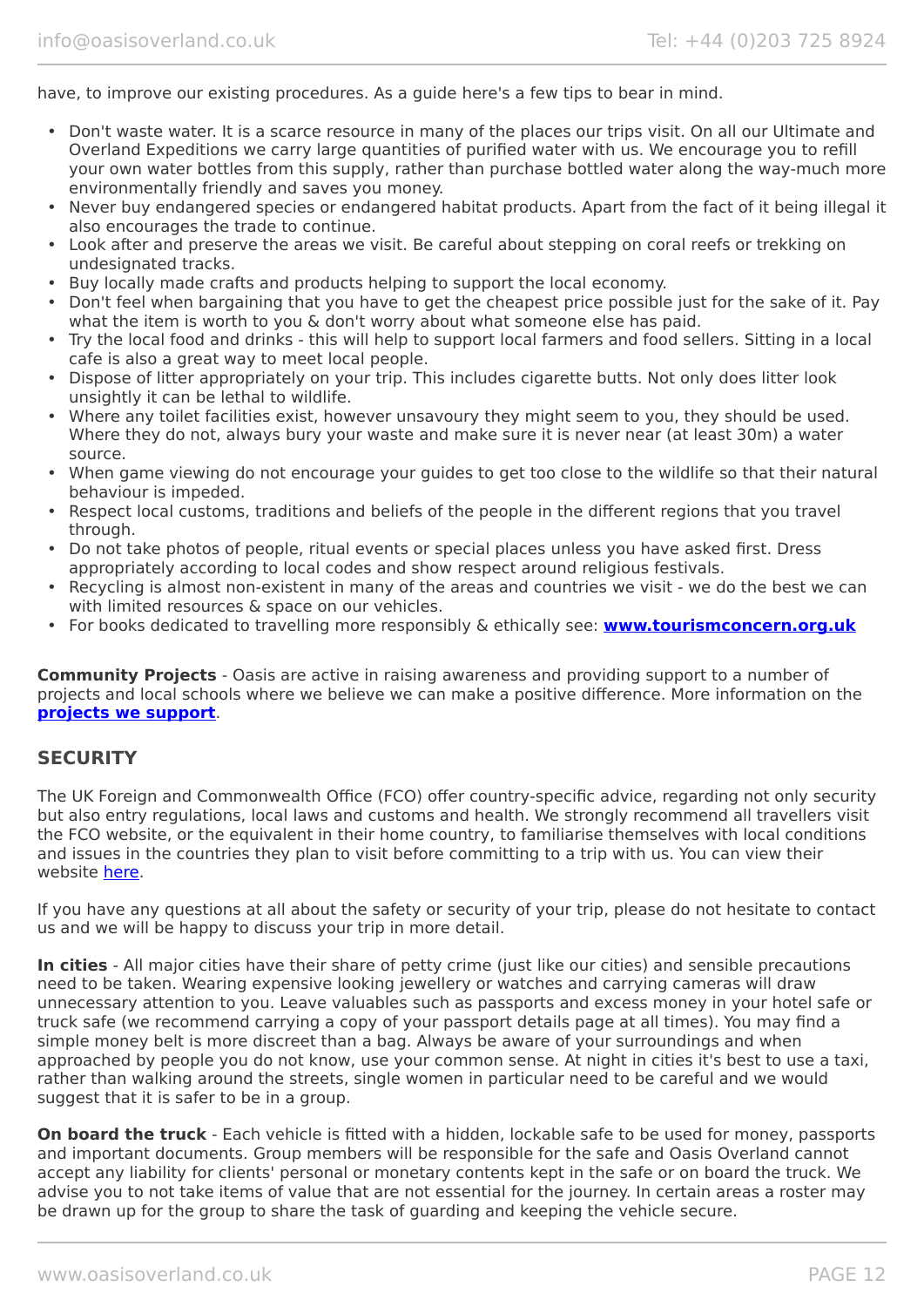# **WHAT TO EXPECT**

#### **LIFE ON THE ROAD**

The Oasis truck will be your new home giving you a comfortable, secure base with which to experience your trip. As part of the adventure you will be expected to have an active involvement in the day to day running of the trip, be part of the group and get stuck in and help with various tasks, whether it's cooking meals over open fires, pitching your tent or keeping the truck clean and tidy.

#### **Seatbelts**

All Oasis Overland trucks are fitted with seatbelts. For your own safety and security we recommend that travellers wear these at all times whilst the vehicle is moving. Our overland trucks in Africa also have a 'beach area' which is a chill out zone to be used when the truck is not moving.

#### **Accommodation**

**Camping** - Oasis uses roomy three-person tents but only for two people. They are specially made for us to meet the tougher conditions of an overland trip and have mosquito netting sewn into the door and windows. Tents are shared (between two people of the same sex from your group unless you are a couple). We spend some nights bush or desert camping and the rest of the time in campsites. Facilities and standards at campsites vary, some are well equipped and managed and some are very basic. At bush camps you will be living off the truck, so there will be no showers or en-suite facilities! At certain campsites there is the opportunity to upgrade to a private room at your own expense if you are missing your bed.

**Lodges / Hostels** - At some locations we will stay in lodges and hostels that are small, locally run establishments. The accommodation will vary depending on the rooming available, from dormitory style rooms, to twins/doubles or triple rooms. Upgrades may be available on arrival, but cannot be reliably prebooked. Please refer to the individual trip inclusions for the percentage break up of your accommodation.

#### **During the day**

As a guide, driving days normally start at about 8am and finish at about 5pm, with stops for lunch and buying food, seeing local sights etc. We won't be driving every day, although there are times when we will drive for two, but we will then stop for a few days and you will have free time to explore, meet local people, do some optional activities or just relax and do your own thing. Expect to sometimes get dusty & dishevelled during the day and although you will be able to shower most nights (except at bush camps), not all camps will have hot showers.

#### **Meals & cook groups**

When 'on the road' or camping, we usually cook using gas or over open fires in a rota system and you can expect to cook in a group of two or three people approximately once every ten days depending on the number of people on trip and whereabouts you are. Your cook group will have to decide on what to cook, utilise stocks from the truck stores and locally obtain ingredients from markets, shops etc. and rustle up a meal. But don't worry if you're not a Gordon Ramsay as the rest of the group and the Tour leader usually lend a helping hand. Here is an idea of what to expect at meal times:

**Breakfasts**: Usually simple - we help ourselves to cereal, toast, hot drinks and on occasion we will splurge with a cooked breakfast.

**Lunch**: Cold and usually quick. The cook group will put out bread, tinned supplies and maybe make a salad.

**Dinner:** Cooks come into their own in the evening, and will always attempt to cook up some delights. When the truck is parked up for a few days in a town or city most people usually like the option to eat out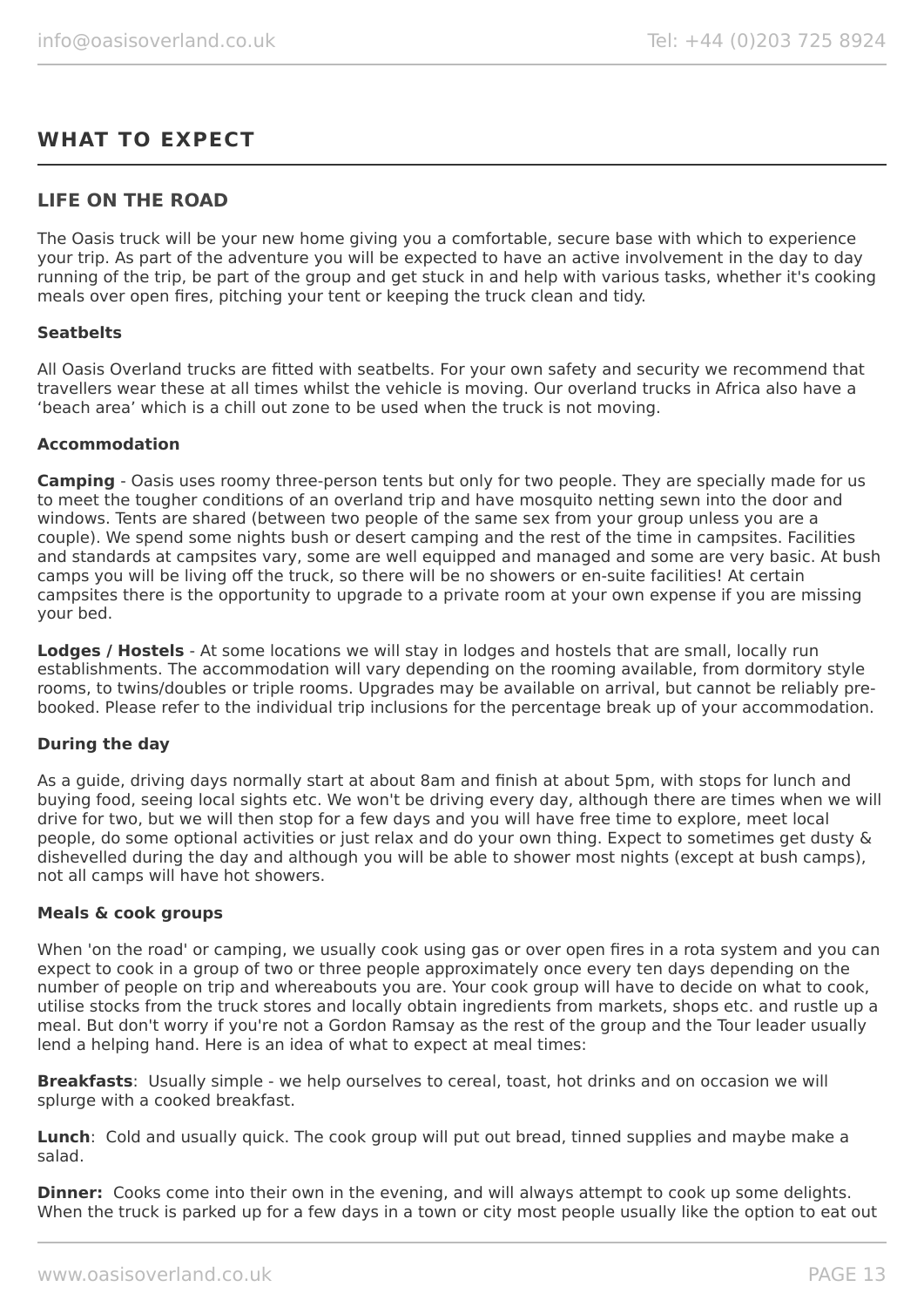at local restaurants - so we often don't cook all meals when at these locations.

**Vegetarians / Vegans / Coeliacs / Gluten & Lactose intolerance -** Our Tour Leaders will always do their best to cater for any dietary requirement or intolerance whenever possible. However we do not cater for fussy eaters. It must be remembered that the variety of dishes available may not be the same as available to meat eaters. If there is anything in particular you require in your diet or because of an allergy or would miss from home, it would be best to bring these with you, as these cannot be purchased with normal Local Payment funds due to the high cost of these specialised and often imported foods.

Remember that when eating out in local restaurants & hotels that vegetarianism or food allergies / intolerances, are still not widely known about or understood by many local people. i.e Vegetarians or Vegans will often be offered fish or chicken in error. Most large towns and cities, or areas used to tourists, will often have more choice but please be aware that it will probably not be as varied as you are used to when eating out at home.

#### **In the evenings**

When at a bushcamp or campsite where you and your tent buddy will put up the tent, and then lend a hand with getting out the tables, stools, firewood and water containers. The fire grates need to be taken out, the fire lit and someone can fill the kettle and make hot drinks while the cook group prepares the evening meal. Then just sit back & chill and enjoy the rest of your evening!

#### **Oasis Crew**

We usually have two crew whose duties are extensive and quite demanding, with challenges ranging from driving and maintaining the expedition vehicle to a high standard, to organising visas and border crossings, arranging accommodation, pre-booking some excursions and guides, helping with shopping and cooking as well as finding the best deals, socializing and making sure everything runs as smoothly as possible. While our crew are usually experienced and knowledgeable they are not tour guides as such. Our trips pass through many countries and our tour leaders cannot be expected to have detailed knowledge of each country's history, flora and fauna and archaeological sites. Even so - they will be more than willing to pass on any interesting and useful information that they have acquired whilst on the road. A rewarding way to gain a better insight into the wildlife, cultural and historical diversity of the countries we travel through is by reading guide books as well as talking to the local people and using local guides.

Adventure travel can be unpredictable and occasionally our crew may have to amend the itinerary to take into account changing local circumstances or because of a delay at a border or because of circumstances outside our control. This can all lead to additional work and commitment for our crew who will do all they can to minimize any disruption to the trip. While our crew are essentially on call 24 hours a day 7 days a week, it has to be remembered that no one is actually expected to work these hours, so at Oasis we are realistic that within a trip there will be times when our crew need 'down time' and a chance to relax and 'let their hair down' as well. They are only human!

#### **Itinerary**

Because Oasis Overland do not operate normal 'package holidays' the itineraries given cannot be guaranteed to run exactly as outlined. However, it is rare that we have to make major changes and in the event that we do this will be discussed with you either before or during the trip. It is important to bear in mind that should it not be possible to enter a certain country due to safety concerns, visa problems or political turmoil etc, and it becomes necessary to fly over a country in order to continue a trip, that all costs for flights will be borne by you and not Oasis. Should it not be possible for an Oasis trip to begin from a scheduled starting city due to border closures, civil unrest etc, Oasis will make all reasonable efforts to begin the trip from an alternative location. However, all additional costs that you may incur in travelling to the alternative location will be paid by you or your insurance company and not Oasis.

Optional Excursions are paid for on the day and organised during your trip, so you can decide whilst travelling which activity you may want to do. Prices listed are only a guide and may be dependant on fluctuating exchange rates and minimum numbers. Please see below for more details.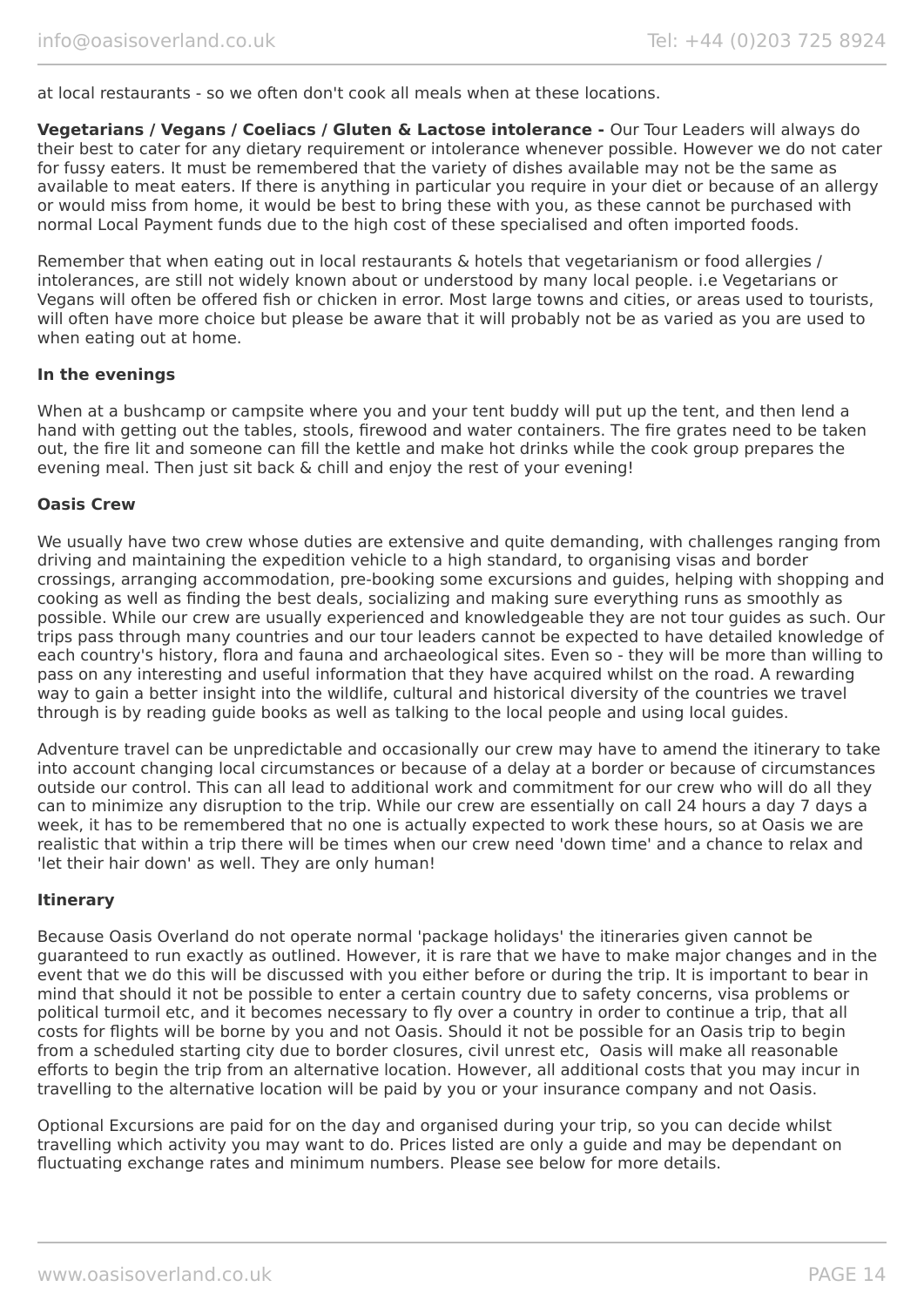# **OPTIONAL EXCURSIONS**

# **SOUTH AFRICA**

| <b>Title</b>                                                        | <b>From Price</b> |
|---------------------------------------------------------------------|-------------------|
| Black Water Tubing 1/2 day                                          | US\$50            |
| Cango Caves Adventure tour upgrade                                  | <b>US\$6</b>      |
| Gold Reef City Tour                                                 | <b>US\$55</b>     |
| <b>Guided Bridge Walk</b>                                           | US\$15            |
| Highest Bungee in the World - Bloukrans Bridge                      | US\$85            |
| Horse Ride - Royal Natal National Park - from                       | <b>US\$22</b>     |
| Local Township Tours                                                | <b>US\$35</b>     |
| Quad Biking 2 hours - Tsitsikama                                    | US\$55            |
| Scuba Dive - Incl. 2 Dives, Hire of Wetsuit & Equipment - Cape Town | US\$100           |
| Sea Kayaking                                                        | <b>US\$24</b>     |
| Tree Top Canopy Walk                                                | US\$50            |
| Tsitsikama National Park Entrance                                   | US\$16            |
| Waterfall Zip Lining in Tsitsikamma Forest                          | US\$40            |
| Apartheid Museum - Johannesburg                                     | <b>US\$7</b>      |
| Soweto Township Tour                                                | US\$40            |
| Kruger National Park Night Drive                                    | <b>US\$28</b>     |

# **LESOTHO**

| <b>Title</b>                                                    | <b>From Price</b> |
|-----------------------------------------------------------------|-------------------|
| Malealea Village Choir                                          | US\$7             |
| Overnight Hikes with packhorses from                            | US\$70            |
| Overnight Pony Treks from                                       | US\$100           |
| Pony Trekking - Lesotho, various rides available per hour from, | US\$25            |
| Various Guided Walks - per hour                                 | <b>US\$5</b>      |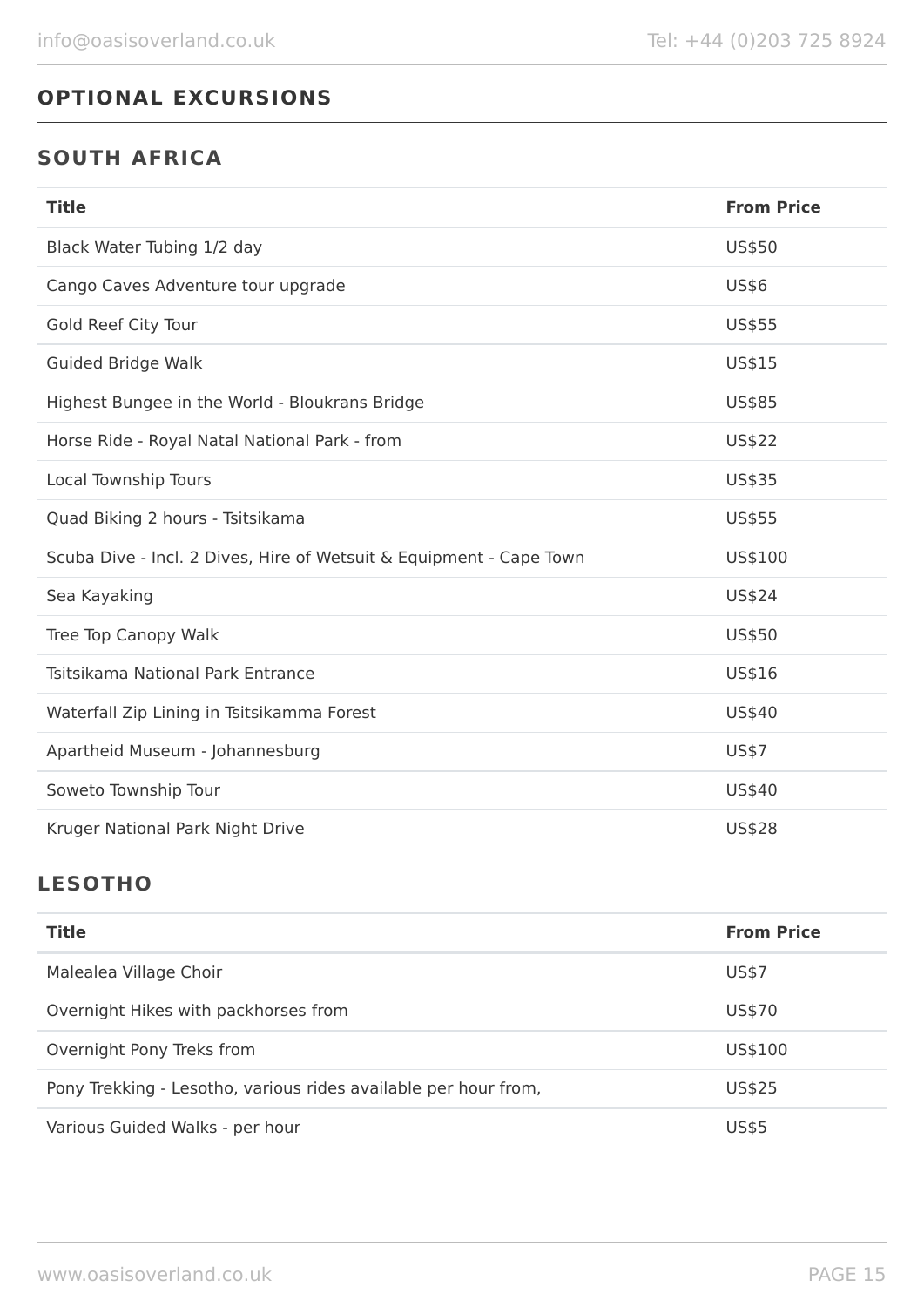# **SWAZILAND**

| <b>Title</b>                                          | <b>From Price</b> |
|-------------------------------------------------------|-------------------|
| Esitjeni Village Walk                                 | US\$15            |
| Horse Riding - various rides available per hour from, | US\$21            |
| Mountain Biking - per hour, from                      | US\$10            |
| Sunrise / Sunset Game drives 2 hours                  | <b>US\$28</b>     |

# **ZIMBABWE**

| <b>Title</b>                                                                    | <b>From Price</b> |
|---------------------------------------------------------------------------------|-------------------|
| Afternoon / Evening Game drive Hwange National Park                             | US\$50            |
| Bridge Slide - Victoria Falls (solo/tandem), from                               | US\$70            |
| Bungee Jump off Victoria Falls Bridge (111m)                                    | US\$160           |
| Entrance to Victoria Falls - Zambia                                             | US\$30            |
| Entrance to Victoria Falls - Zimbabwe                                           | US\$30            |
| Game Drive - Gweru                                                              | US\$25            |
| Gorge Swing (solo/tandem), from                                                 | US\$100           |
| Helicopter Flight over Victoria Falls - 15/30 mins, from                        | US\$170           |
| Horse Riding - Victoria Falls, from                                             | US\$100           |
| Jet Boating                                                                     | US\$115           |
| Horseback - Game Ride - Gweru, from                                             | US\$30            |
| Microlite Flight over Victoria Falls - 15/30 mins (takes place in Zambia), from | US\$185           |
| Mule Drawn Carriage ride                                                        | US\$30            |
| Photos on CD / Video of Bungee, from                                            | US\$20            |
| Raft & Riverboard Combo - Zambezi                                               | US\$190           |
| Souvenir Trip T-Shirt, from                                                     | US\$20            |
| Sundowner Cruise incl. Drinks & snacks, from                                    | US\$65            |
| Tandem Kayaking                                                                 | US\$185           |
| White Water Rafting - High water (1/2 day)                                      | US\$120           |
| White Water Rafting - Low Water (mid July to mid Dec)                           | US\$120           |